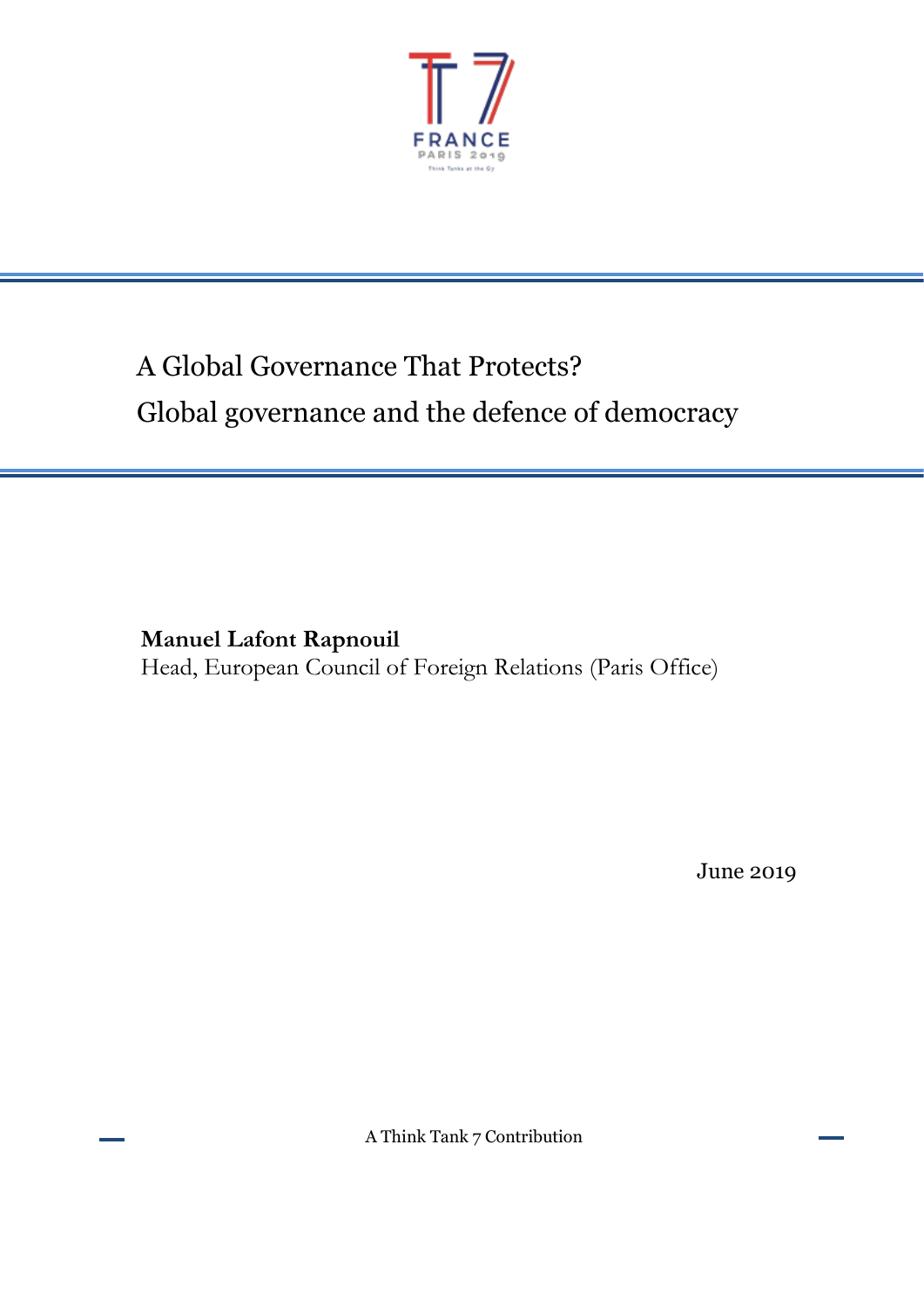# **Introduction**

**Global governance** emerged to deal with the gap between the plurality and diversity of states and the collective and transnational nature of increasingly complex global affairs. In a world where global government seems neither a realistic, nor even a desirable goal – in any case not in the immediate future  $-$  it remains necessary to have some "governance without government"<sup>1</sup> as the famous expression goes: a set of institutions, arrangements, norms, and processes that occur between and among states, but also non-state actors, with a view to dealing with collective interests, including by settling disputes.

The **G7** played a key role in favouring the development of global governance. It was instrumental in pulling poor countries out of high indebtment, in fighting money laundering and terrorism financing, in preventing the spread of weapons of mass destruction, and in helping establish the Global Fund against AIDS, tuberculosis and malaria. It was also a place for informal discussions that helped unlock some disputes between major powers, as in 1999 over the status of Kosovo after NATO's intervention. Against this backdrop, the group's current difficulties, in terms of both clarity on its role as well as strategy and ability to reach consensus, are testimony to the broader challenges posed to global governance.

The need for more effective global governance, and for a G7 able to play its role in that network, remains. Arguably, the gap between global challenges and global responses has even grown larger in the recent period. But by now, all should have realised that **necessity** is not enough. Slogans such as "we need global responses to global challenges" and "no power, including the major one, can address the current threats and risks alone" may be true. But they are not sufficient to solve the issues that impede collective action, and are likely not to sustain states' willingness for international cooperation. Actually, interdependence itself has shifted from being a key driver of closer cooperation to being weaponised into great power competition. On the contrary, the many flaws of global governance

<sup>1.</sup> J.N. Rosenau, E.-O. Czempiel, *Governance without Government. Order and Change in World Politics*, Cambridge University Press, October 2009.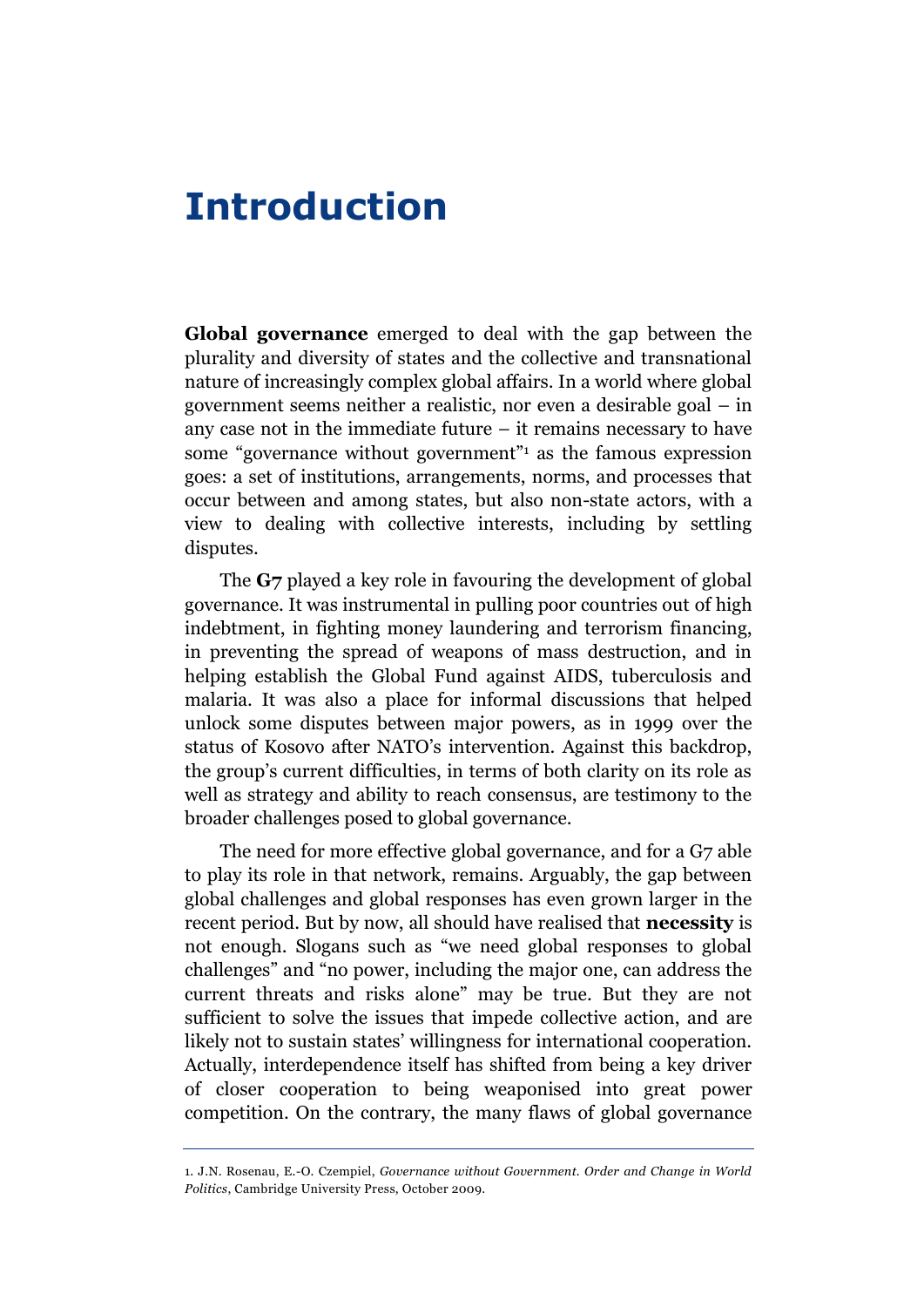and lack of states' appetite to cooperate seem to steer powers in a different direction.

**This paper** details some of the major challenges currently posed to global governance. After having taken stock of where international cooperation stands today, it stresses how there is no going back, and why those who favour a multilateral and rules-based order cannot settle for the defence of the status-quo but need to push for reform. The defence of democracy, an issue raised by the G7 at Charlevoix, actually fits with this broader agenda, especially as the upcoming international order has to be about making the world safe for democracy, but also because respect for sovereignty and noninterference in internal affairs is obviously a pillar of such a rulesbased order.<sup>2</sup> In this context, this paper then explores some of the roles that the G7 could usefully undertake and suggests a few directions in which it could bring decisive impulses for a broader reform of our global governance framework.

In particular, a key issue underpinning such efforts should have to do with addressing the people's sense of vulnerability and powerlessness in the face of many global events and trends. That should be the guiding idea of a "**global governance that protects**" and does so by fostering and improving control over events and international cooperation rather than through withdrawal and protectionism.

<sup>2.</sup> G7 members, "Charlevoix commitment on defending democracy from foreign threats", 9 June 2018, [www.international.gc.ca.](https://www.international.gc.ca/world-monde/international_relations-relations_internationales/g7/documents/2018-06-09-defending_democracy-defense_democratie.aspx?lang=eng)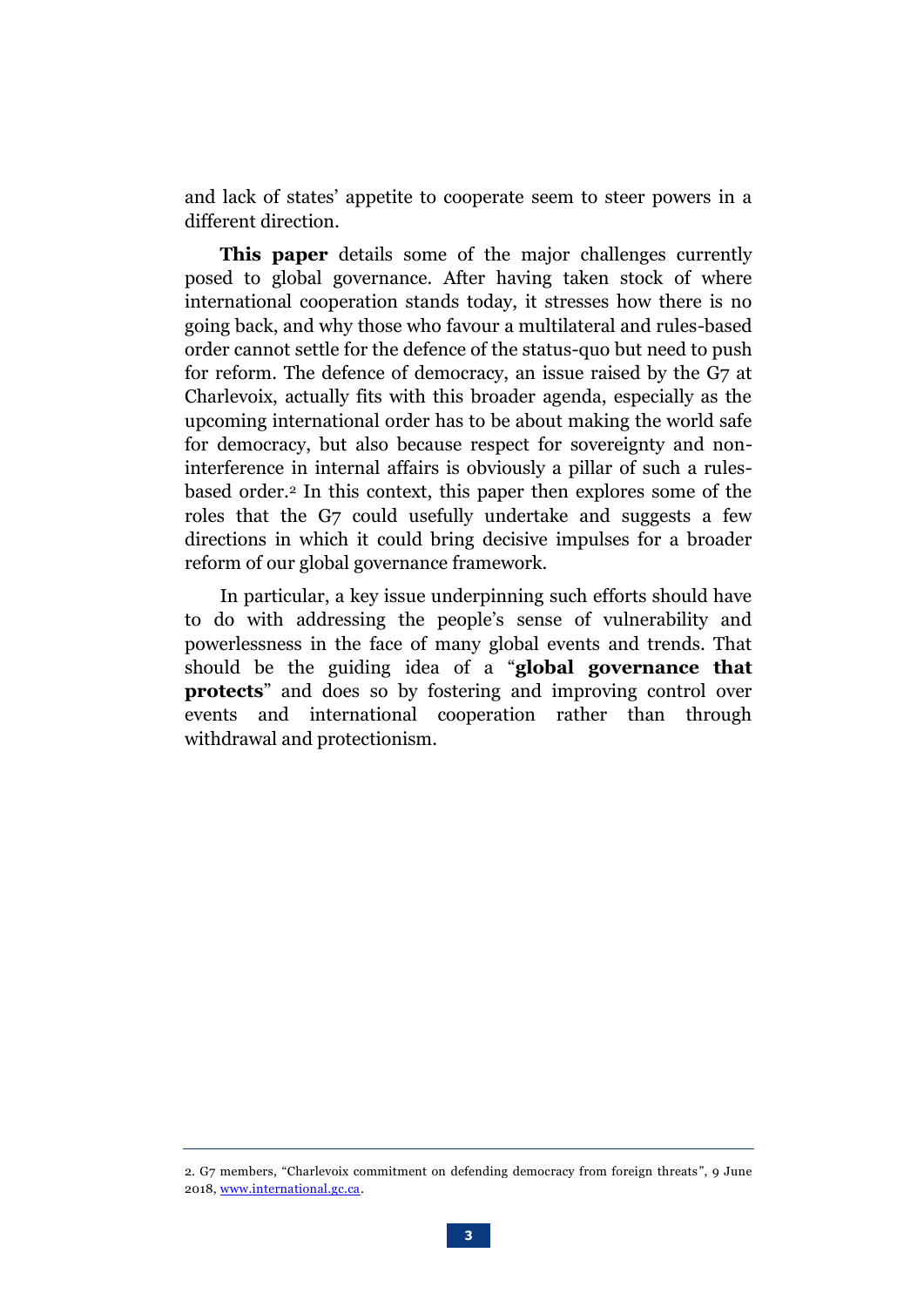# **Six major challenges posed to global governance**

**Effectiveness** is obviously the major challenge facing global governance. Major crises that collective action was meant to prevent or tackle nonetheless took place and persisted. On security, the issue is not just about persistent armed conflicts, resilient terrorist groups and accelerating proliferation. Long upheld taboos on territorial acquisition through force, the neutrality of humanitarian workers or the use of chemical weapons are violated, putting a cornerstone of the multilateral system, i.e. the framework for the use of force, to a series of severe tests. Moreover, crises have also erupted in the economy, in global health and around the environment.

Effectiveness has been a major concern for a couple of decades. At some point, it even gained the upper hand over concerns related to **legitimacy**, to which some argued it was opposed. But effectiveness and legitimacy are mutually reinforcing and can hardly be distinguished in the long run. As a consequence, legitimacy has made a comeback as another major challenge for global governance. This goes beyond the more or less traditional revindications against a global governance architecture inherited from the post-WWII or the immediate post-Cold War periods. As a consequence, global governance institutions have become tools and battlefields for great power competition, as seen with the deadlocks in the UN Security Council or at the WTO as well as with the proliferation of new and partial institutions, often implicitly or explicitly meant as alternatives to the existing organisations and as levers to hedge against other powers.

In this context, state behaviour is key. The fact is that **appetite** for cooperation and the acceptance of legal or political constraints is being undermined by those concerns over both effectiveness and legitimacy. It is also held back by suspicion as well as evidence of free riding by other powers, disputes over burden sharing and the enforcement predicament. This problem has been made highly visible with the recent withdrawals from treaties and institutions.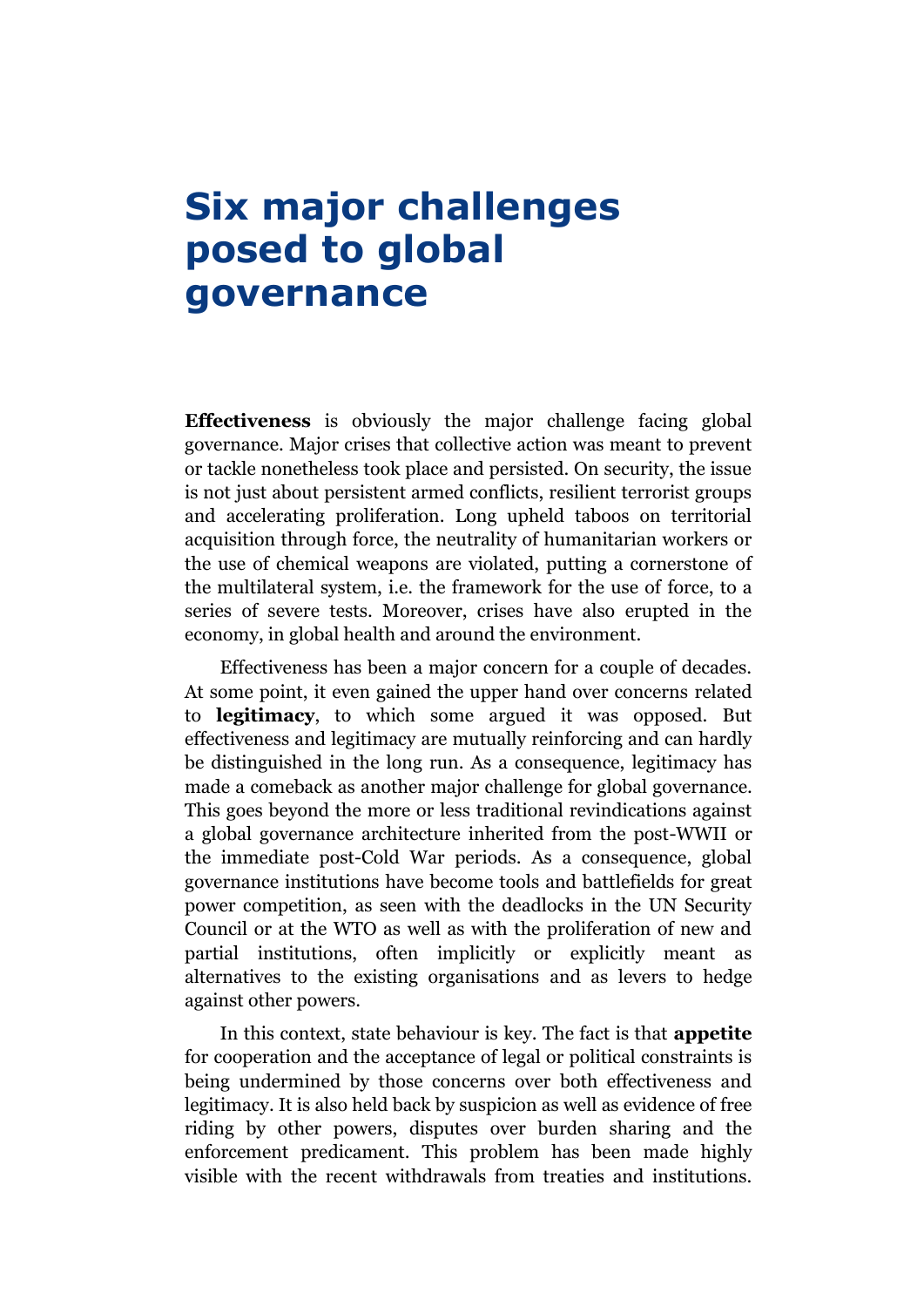But it actually also shows with more general trends such as the drop in development aid, unpaid dues to international organisations, or the failure to meet commitments under international law.

This challenge at the state level is paralleled by growing **discontent** at the popular level. Even before the rise of populism, protests against international deals and summits expressed frustration and defiance toward globalisation and how it is run. This movement has now expanded from trade to other issues like migration, international criminal justice, etc. As recent protests on climate change show, this discontent is not necessarily a rejection of international action. And many polls suggest that, at least in the western world, there is significant support within the public for international cooperation as well as for organisations such as the United Nations. But the frustration with global governance remains strong and, as the debate on the UN Global Migration Compact proved, has turned into mistrust.

Actually, global governance is not criticised only in practice anymore, because of its shortcomings and failures. It is now also [attacked in principle.](https://chicagounbound.uchicago.edu/cjil/vol1/iss2/2/) <sup>3</sup> "**Globalism**" is now an enemy of choice for those who want to "take back control", including some of the most powerful world leaders. Some features of international institutions that used to be seen as benefits  $-$  e.g. to provide rules, possibly with verification and/or dispute settlement mechanisms, to be inclusive of most if not all stakeholders, or to improve predictability – are now perceived as key reasons to bypass these institutions.

And, as if another challenge was needed, the international system is going through a deep transformation, with a **redistribution of power**, which first occurred on the economic front, but is now expanding to the political and strategic realms. As a consequence, powers are competing more forthrightly, most of them staking a claim in the next international order. In addition, this redistribution coincides with the "rise of the rest" <sup>4</sup>, pointing not just to the end of the western domination of global governance, but also to the end of illusions of a political, cultural, and normative convergence of states and societies. Lastly, this transformation also includes power decentralisation, with middle and regional powers taking advantage of the current environment, but also non-state actors becoming increasingly important, and trans-national flows

<sup>3.</sup> J. R. Bolton, "Should We Take Global Governance Seriously?,", *Chicago Journal of International Law*, Vol. 1, n° 2, 2000, [www.chicagounbound.uchicago.edu.](https://chicagounbound.uchicago.edu/cjil/vol1/iss2/2) 4. F. Zakaria, "The Rise of the Rest", *Blog*, 12 May 2008[, www.fareedzakaria.com.](https://fareedzakaria.com/columns/2008/05/12/the-rise-of-the-rest)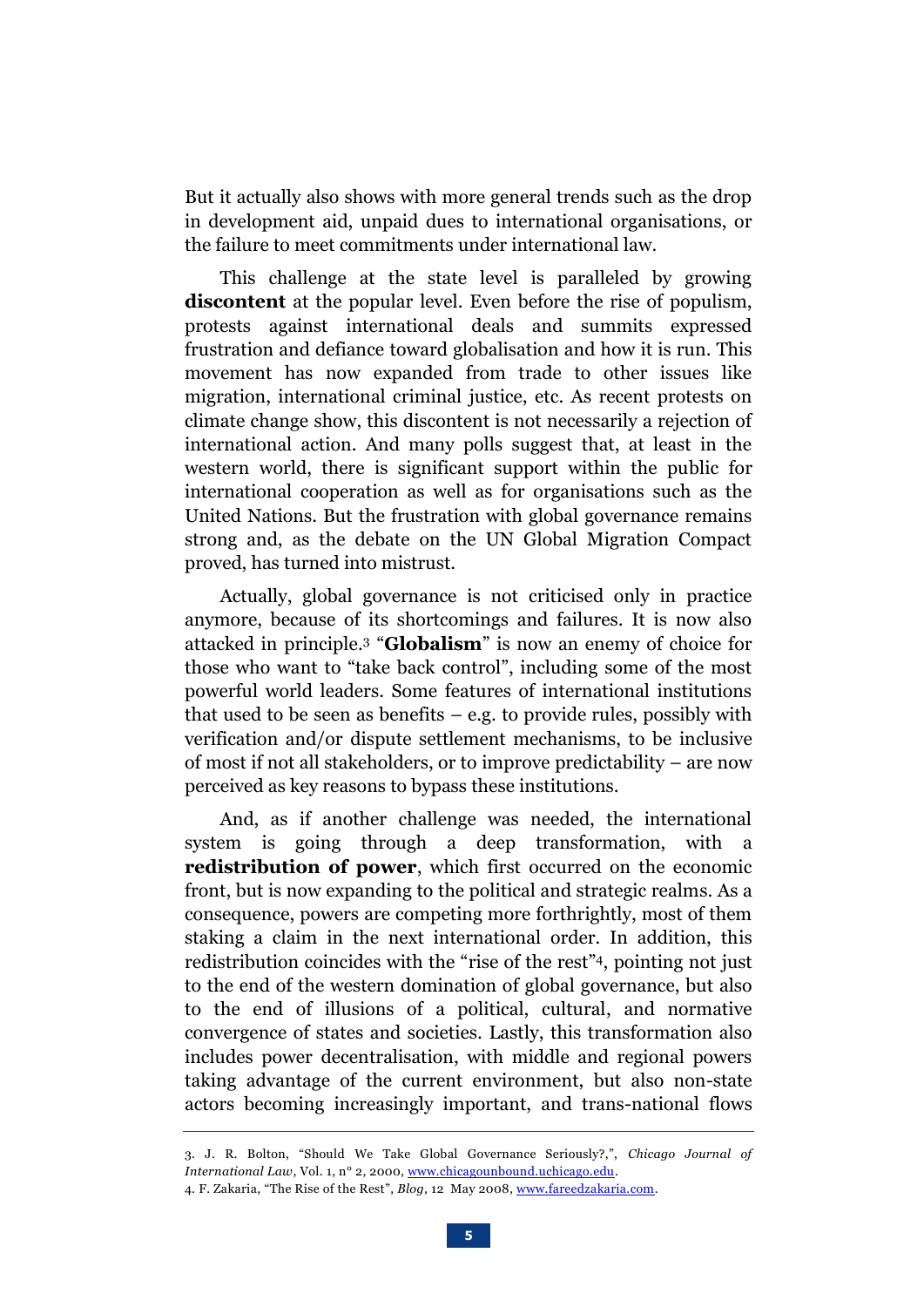posing a challenge to a mostly international global order. Such trends easily result in divergences and mistrust, which then tend to prevail over common challenges and interests.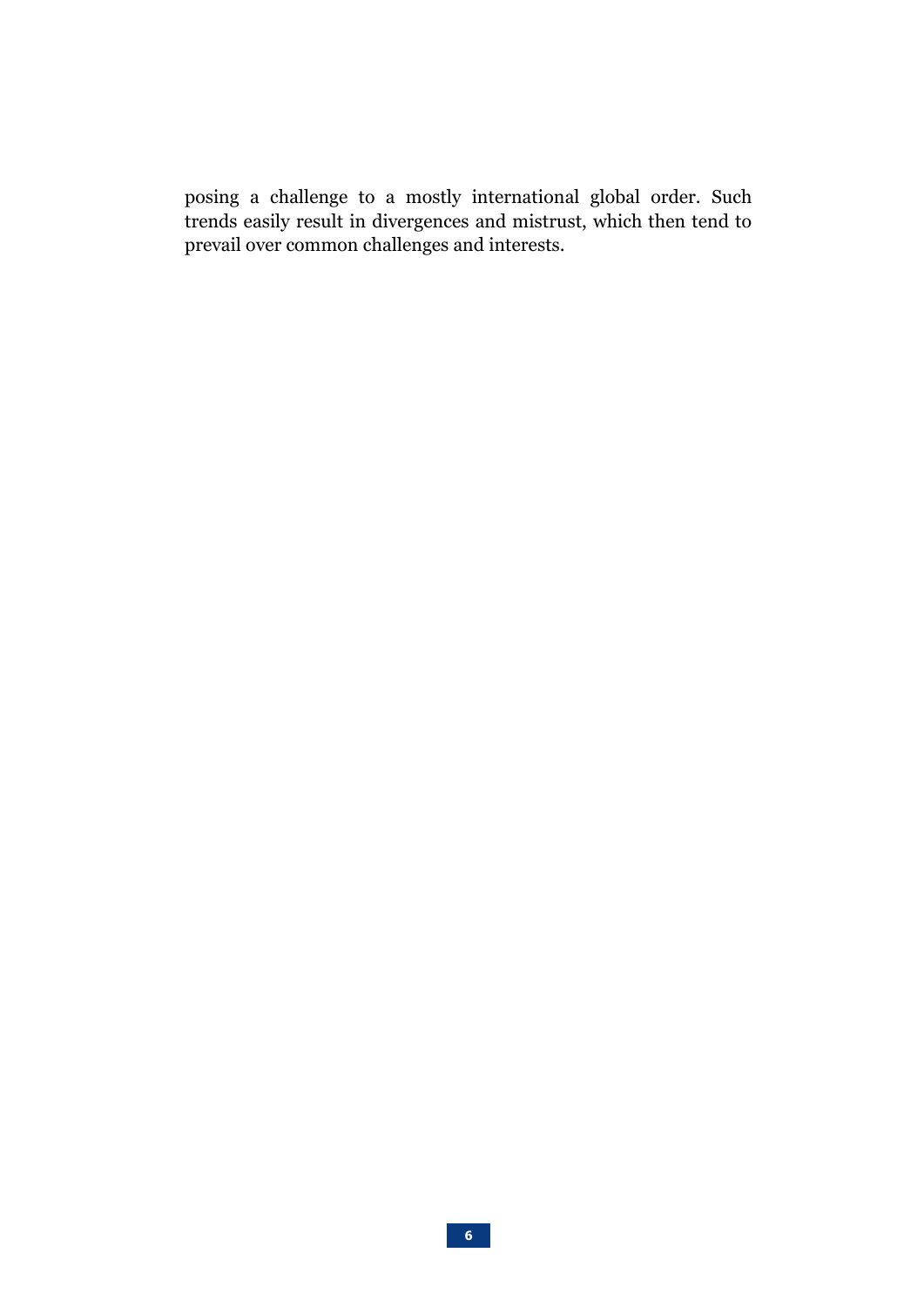#### **Taking stock: where global governance stands today**

All in all, this situation does not mean the multilateral system is waning yet. For instance, to this date, there are still 197 parties to the Paris Agreement on climate, 185 of which have ratified the convention. More broadly, **global governance has continued to work**. For all the problems met by international institutions such as the United Nations (UN), they have been able to achieve some major successes, from coordination under the Millennium and now Sustainable Development Goals to the conclusion of the Paris deal on climate change. Efforts have also occurred under more informal and ad hoc formats, occasionally including non-state actors, and have met significant results too, from the G-20 led response to the 2008 economic crisis to the Global Fund's contribution to saving millions of lives from contagious diseases. But this track record, for all its achievements, is not up to what is at stake.

As a consequence of the suspicion against and dissatisfaction with multilateral organisations, **international cooperation has morphed** towards formats which are rather informal, flexible, limited in size, and ad-hoc. <sup>5</sup> In many instances, loose coordination between nationally determined targets is substituting to collectively fixed and verified goals. Voluntary and earmarked funding is taking a growing role. National independent bodies, such as competition authorities or supreme courts, have established contacts that allows for ad hoc coordination between them – for instance, to the point where central banks played a bigger role through their liquidity swaps than the IMF as a lender of last resort.<sup>6</sup>

Such trends were responses to pressing needs and constraints. But as such, they did not prove sufficient to finding better responses to the challenges facing global governance, and actually facing the states and the people. Multilateral cooperation was always based in more informal and limited formats that helped lead the way, steer a more global effort, and shape compromises. But in the current

<sup>5.</sup> R. Haass, "The case for messy multilateralism", *Financial Times*, 5 January 2010, [www.ft.com.](https://www.ft.com/content/18d8f8b6-fa2f-11de-beed-00144feab49a) 6. J. Sgard, « Crises financières et avenir du multilatéralisme. Le FMI contre les Banques centrales ? », *La Vie des Idées*, 21 September 2018[, www.laviedesidees.fr.](https://laviedesidees.fr/Crises-financieres-et-avenir-du-multilateralisme.html)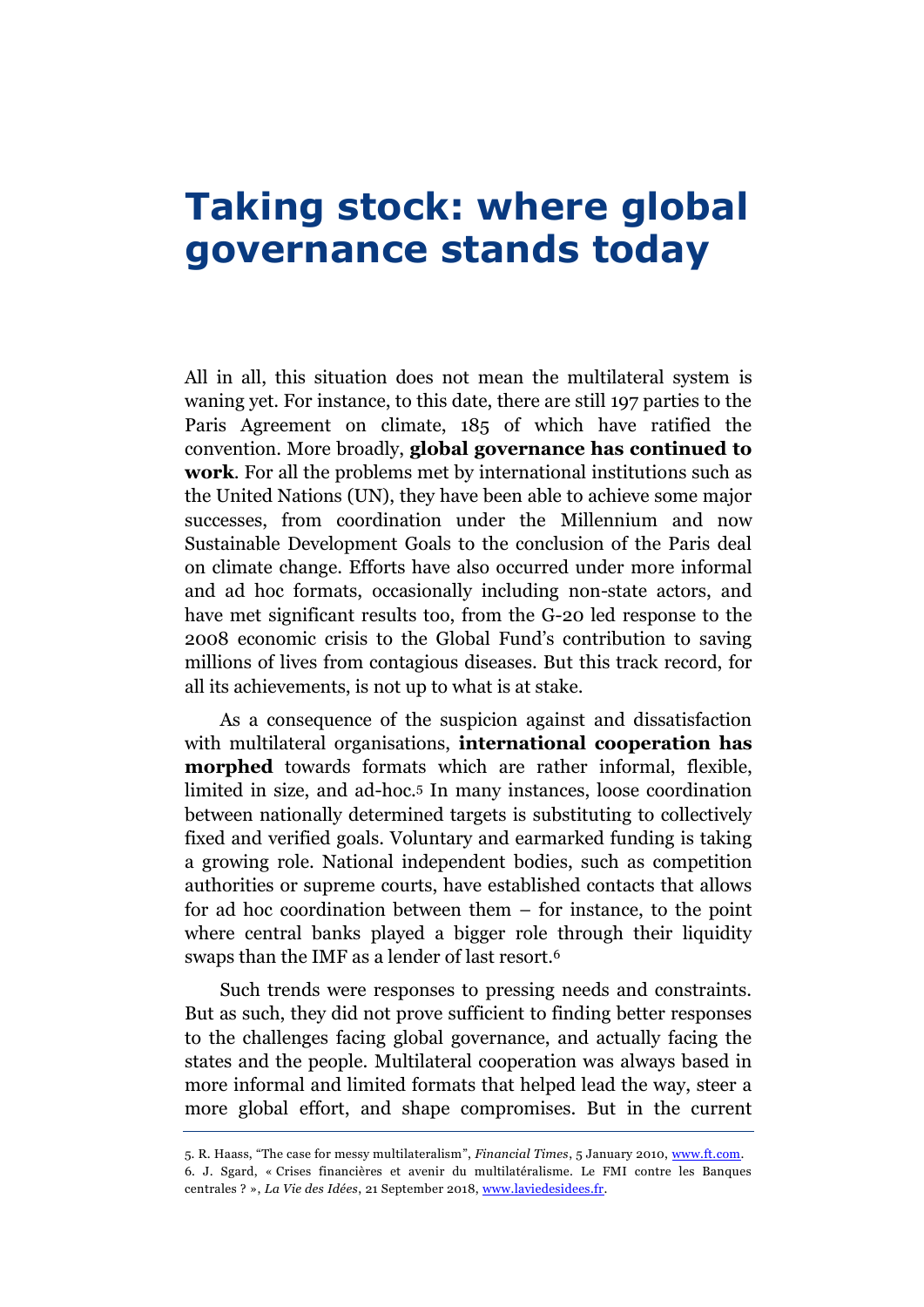period, those informal formats and more flexible arrangements which have proliferated seem to be **alternatives** rather than complements to (or pioneers within) multilateral institutions. And, in quite a few instances, a number of these formats have emerged that ended up competing between themselves rather than steering the global efforts or providing the right incentives to tackle the burden sharing and free-riding challenges.

On top of this, as the US and other powers are curtailing their contribution to global governance, others are on the contrary taking advantage of this **vacuum**. China is for instance investing more and more heavily and assertively into multilateralism, both by increasing its contributions to existing organisations and setting up its own institutions. As others, it is increasingly apt to build the coalitions and use the toolbox that will help it shape institutions, norms and policies to its advantage.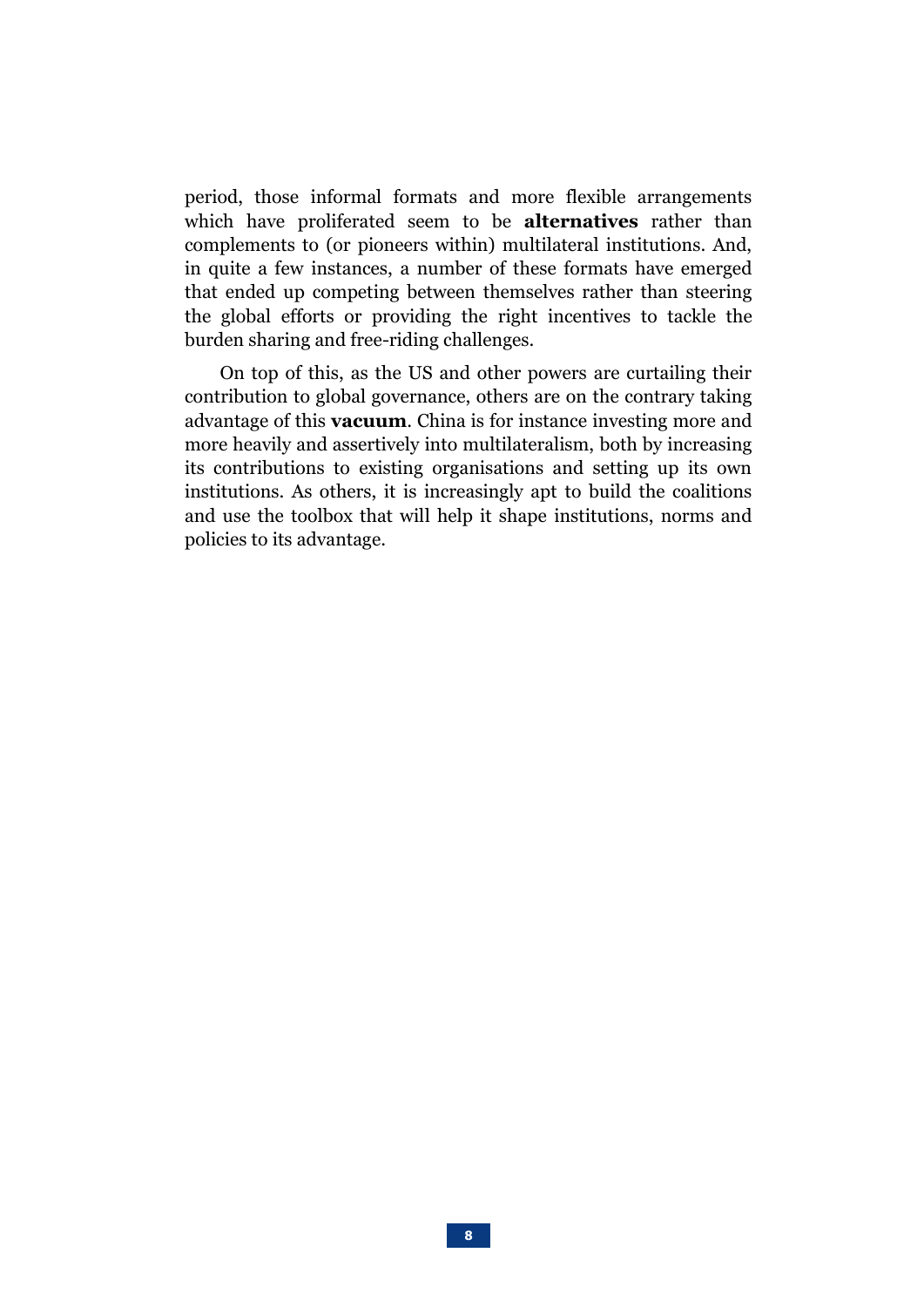# **There's no going back: why reform is needed**

In any case, there is no going back. <sup>7</sup> It is not just that the world has already changed too much since the end of the Cold War, or that the trend towards more informal and ad hoc cooperation cannot be reversed. It is also that such nostalgia would be misplaced, as global governance was not that effective in the immediate post-Cold war world: actually, it is **part of what drove us where we stand** now.

As a consequence, if turning away from global governance seems short sighted, defending the status-quo is equally misplaced. Those powers which still believe in the need for global governance will have to **push for bold reforms** in our global governance system. Some specific reforms needed are well known, if only because they have been discussed for too long, having missed either the creativity or the political heavy-lifting to bring them to completion. But this agenda can be complemented, and policies even more than institutions need to be adapted and deliver on their goals. A more effective and more legitimate set-up, that better respond to states' concerns and people's needs, and paves the way for the next world order, seems the only response able to overcome existing reluctance. And, obviously, state behaviour will be key to move towards this goal.

**Alternatives** do not add up. Unilateral decisions and bilateral relations are legitimate, and even necessary. But alone, they do not allow to address the challenges and risks which are global by nature. For instance, to deal with trade imbalances and market-distorting practices through a mix of unilateral coercion and bilateral deals is more likely to cause a fragmentation of the world economy and a politicisation of economic relations than to produce a level playing field at the global level. The risks associated with a weakened global governance framework include similar fragmentation at the political

<sup>7.</sup> J. Pisani-Ferry, « Can Multilateralism Adapt?", *Project Syndicate*, 29 June 2018, [www.project](https://www.project-syndicate.org/commentary/multilateralism-adaptation-imperative-by-jean-pisani-ferry-2018-06?barrier=accesspaylog)[syndicate.org.](https://www.project-syndicate.org/commentary/multilateralism-adaptation-imperative-by-jean-pisani-ferry-2018-06?barrier=accesspaylog)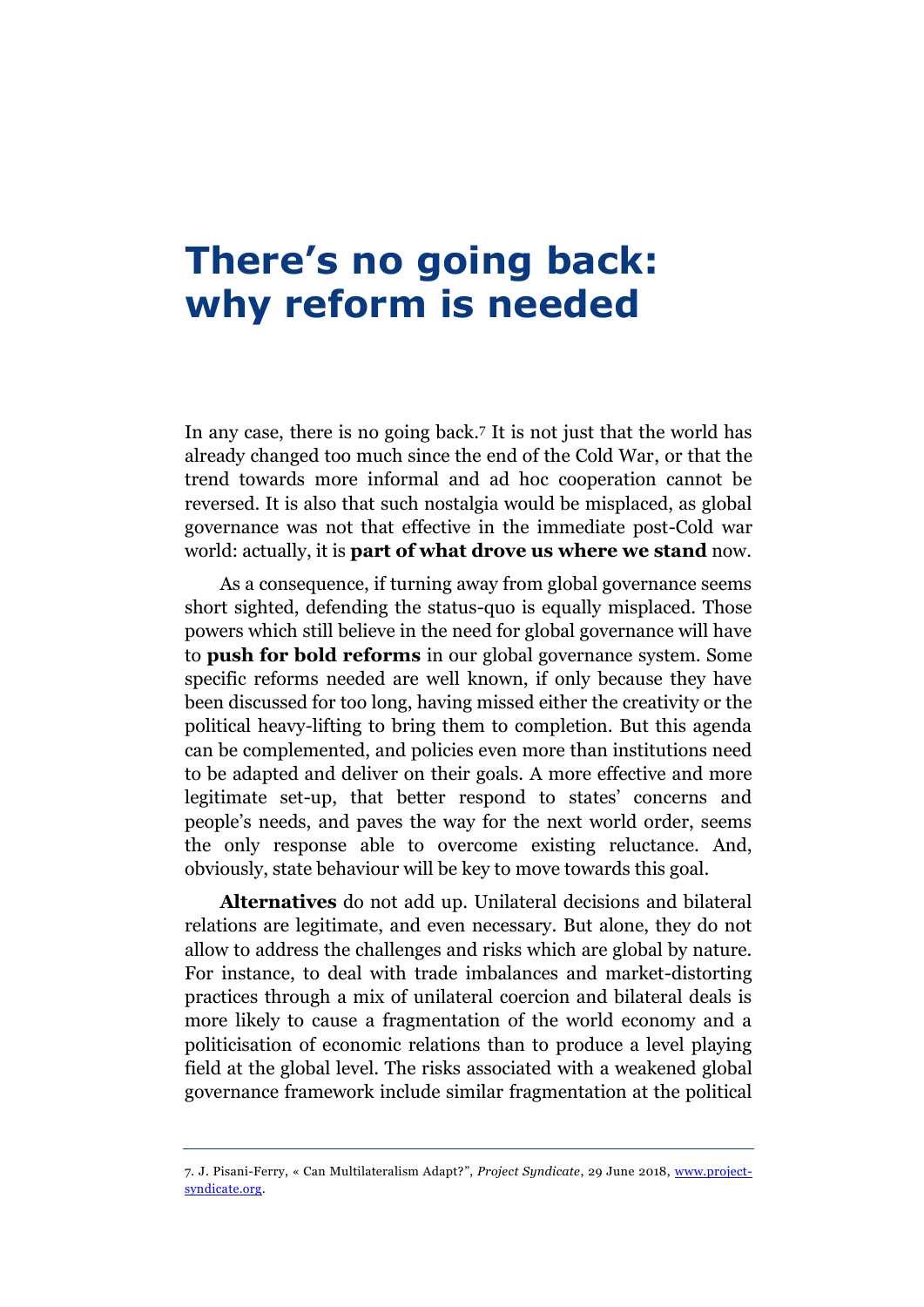level, as illustrated by some powers' current efforts to re-establish some sort of spheres of influence.

Against this backdrop, **international cooperation and a rules-based order are important,** both to avoid a violent escalation of great powers competition (or to give a free rein to destabilising behaviours by middle and regional powers) and to tackle the challenges related to global public goods. And yet, these alternatives are taking shape in front of our eyes, as powers redirect their efforts, or simply hedge against what they see as global governance's shortcomings and failures. For all their pressing character, the challenges posed to global governance are not sufficient to impose reforms, or even just to make them more plausible.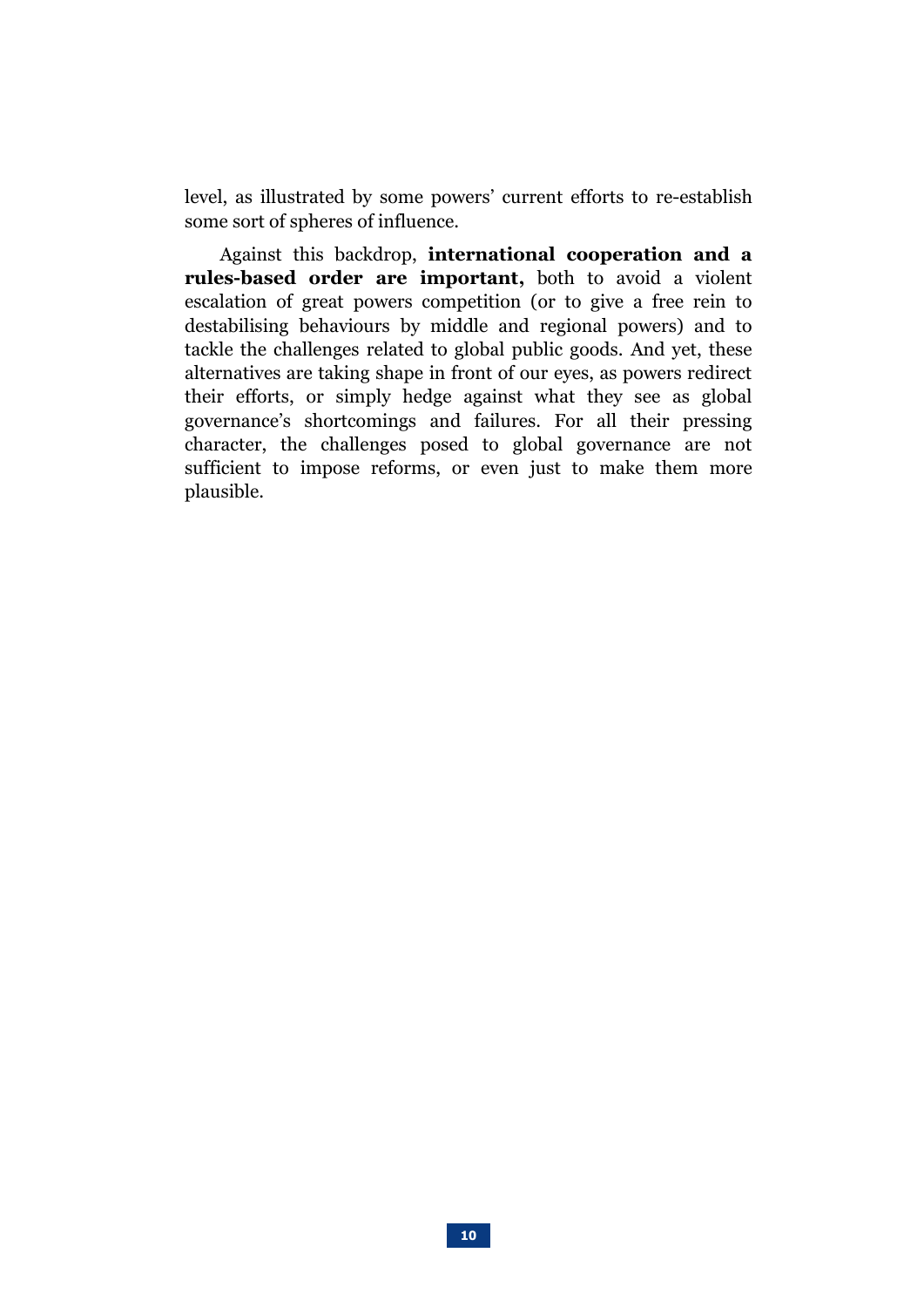#### **The defence of democracy**

One important aspect of this issue has to do with the situation of democracy. The idea of a liberal international order was built upon the notion of liberal policies as well as liberal states: an open world was perceived as dependent on **open societies**. But the fact is that, in our current international environment, democracy is not the ultimate fault line on many pressing challenges and threats. Fighting against terrorism, preventing proliferation, containing and adapting to climate change, ensuring mutual gains through trade: all these endeavours require dealing with non-democratic powers.

But the coexistence of democracies and non-democracies within international institutions is not the only challenge faced by global governance in this context. The **defence of democracies** itself has become a major topic, and global governance again needs to be about making "the world safe for democracy" <sup>8</sup>. Basic tenets of the current global governance system are principles that can help with this goal: after all, the sovereignty principle has such implications as the "[sovereign equality](https://www.un.org/en/sections/un-charter/un-charter-full-text/)" between states, "non-interference in internal affairs", and the people's "right to determine their own political, economic, social and cultural system".<sup>9</sup> But examples abound of how these principles are insufficient.

Protection against **external interference** in electoral processes and against "information manipulation" <sup>10</sup> has been a key theme in recent years, leading to various efforts to engage with services providers and platforms, to educate the public and to increase public data security and integrity, as well as transparency over political parties' and political advertising funding. Recognising that platforms may have a hard time self-regulating, but also that in any case, it should not be for them to draw the balance between free speech and manipulation, was a major step forward.

<sup>8.</sup> F. Freidel, H. Sidey, *The Presidents of the United States of America*, White House Historical Association, September 2009.

<sup>9.</sup> *The UN Charter*, 26 June 1945[, www.un.org.](https://www.un.org/en/sections/un-charter/un-charter-full-text/)

<sup>10.</sup> J.-B. Jeangène Vilmer, A. Escorcia, M. Guillaume, J. Herrera, "Information Manipulation: A Challenge for Our Democracies", Report by CAPS and IRSEM, Paris, August 2018, [www.diplomatie.gouv.fr.](https://www.diplomatie.gouv.fr/IMG/pdf/information_manipulation_rvb_cle838736.pdf)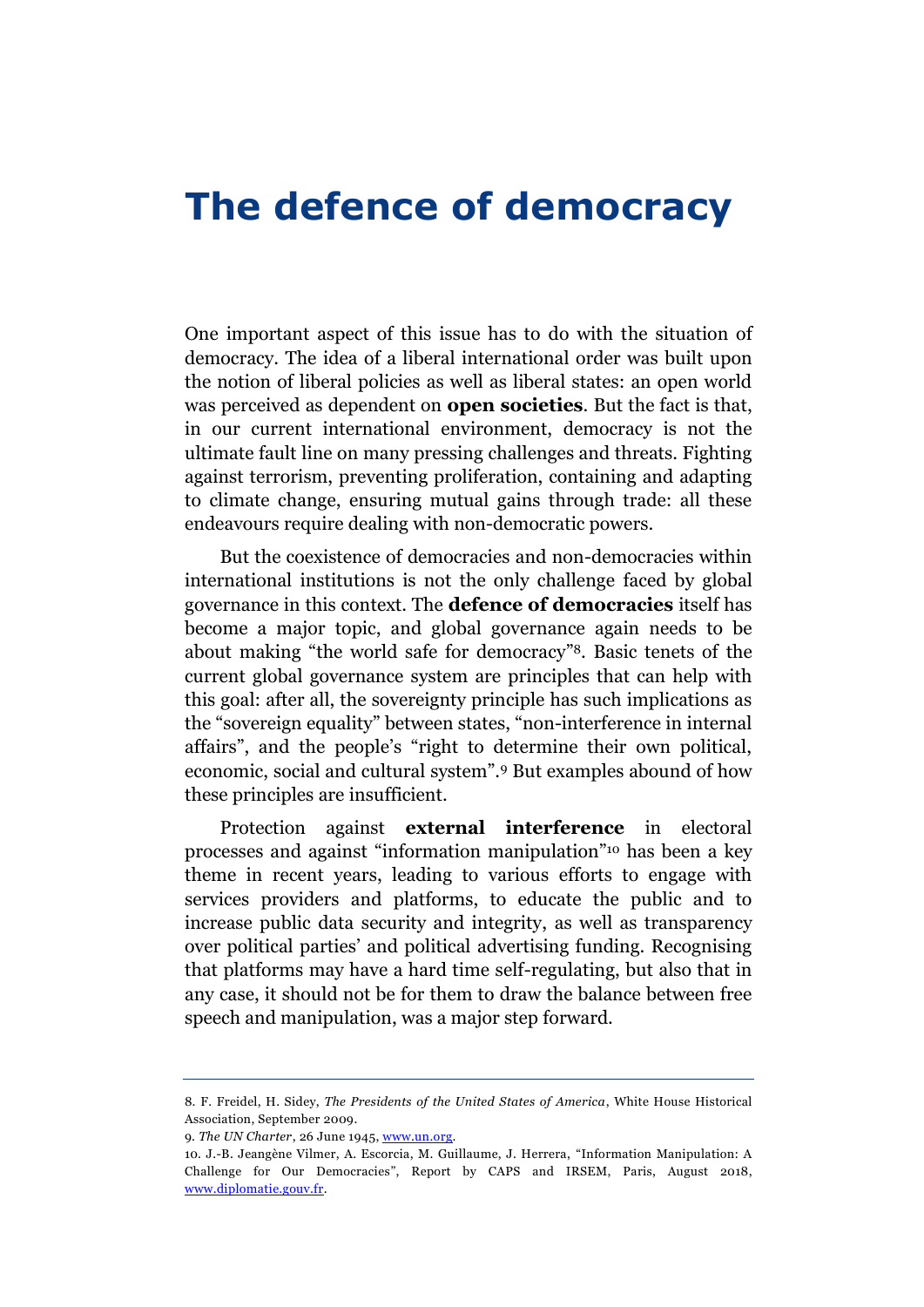Russia' exclusion from the G8 in 2014 was not motivated by the nature of its political regime, but by its annexation of Crimea  $-$  a key violation of both principles of territorial integrity of sovereign states and of self-determination of the people. And Russia's possible return in the medium run to the Group should not be conditioned first to the evolution of its domestic political situation. Of course, the current situation is a failure of the co-optation and socialisation strategy that helped justify Moscow's gradual inclusion in the 1990s. But the G7 should not give up on **engagement** and co-optation and become an exclusive club of western democracies.

**Africa**'s efforts to promote and defend democracy through its governments, and more importantly through its pan-African institutions and its civil society, is another illustration of the role global governance can and should play to defend democracies. It has in particular helped to put emphasis on the importance of electoral integrity, the prevention and mediation of potentially violent national election processes, good governance, the provision of political, social and economic public services, and the role of regional and sub-regional organisations as well as that of non-governmental actors.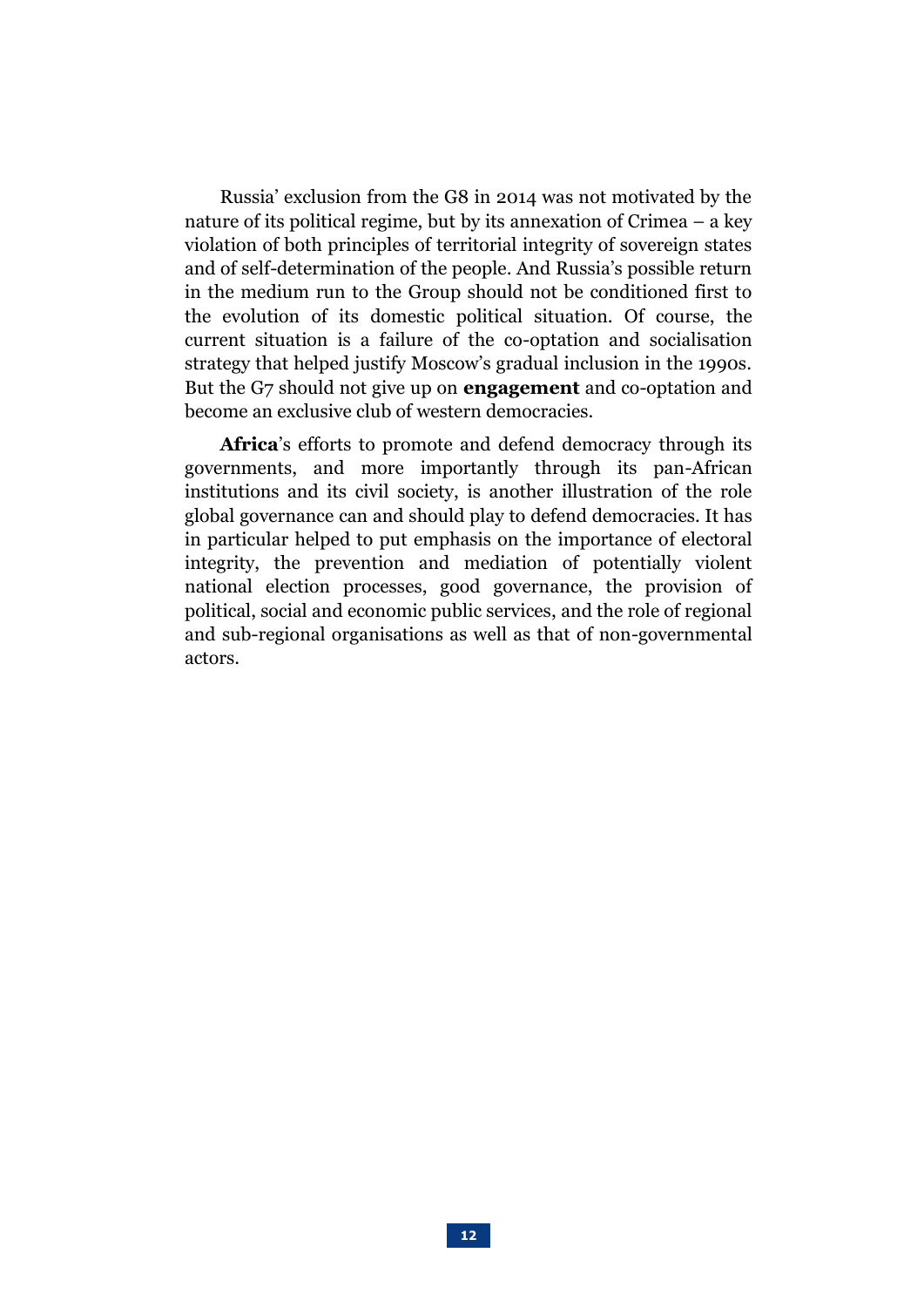#### **A role for the G7**

On all the issues mentioned above, the need for such a capacity to take initiatives across the system and to give strong impulses – a quintessential characteristic of the G7 – is undisputable. Of course, it is likely that currently, the G7 may not be in a situation to establish consensus on all these issues. However, the need for initiatives and impulses is too pressing to accept a deadlock, and members of the G7 should consider partial agreements and **mini-lateral efforts**. The fact that some members of the G7 highly disagree with the others on issues as sensitive as international criminal justice, trade, climate change, etc., cannot be an excuse to postpone the necessary steps and reforms that these issues are precisely calling for. Still, the G7 as a whole has a key role to play – especially on central issues related to international stability, including the use of force and proliferation of weapons of mass destruction – and should take responsibility to embody the push for reform that is currently needed in cases where consensus is possible.

Because of its informal nature and its limited composition, the G7 is ideally placed to establish dialogue and frame negotiations on issues where it may be needed to overcome divergences and even **to defuse tensions**. That is true between members of the Group (on issues ranging from trade to the Iran nuclear deal) and with participants of its meetings, but even more so beyond those states. The two latest summits are a case in point to the notion that a degree of informal and open exchange between leaders could be more important than the process-driven goal of agreeing to numerous final communiques.

The fact that the issue of **defence of democracy** was elevated to the Charlevoix summit's agenda was in itself an important fact, which helped raise awareness on malign international efforts, including by state actors, that aim at undermining democratic societies and electoral processes. Yet, it remained focussed on national responses and security responses. As the Charlevoix commitments paved the way for collective and not just individual responses to these challenges, that aspect needs to be reinforced, moving beyond sharing lessons learned and best practices, and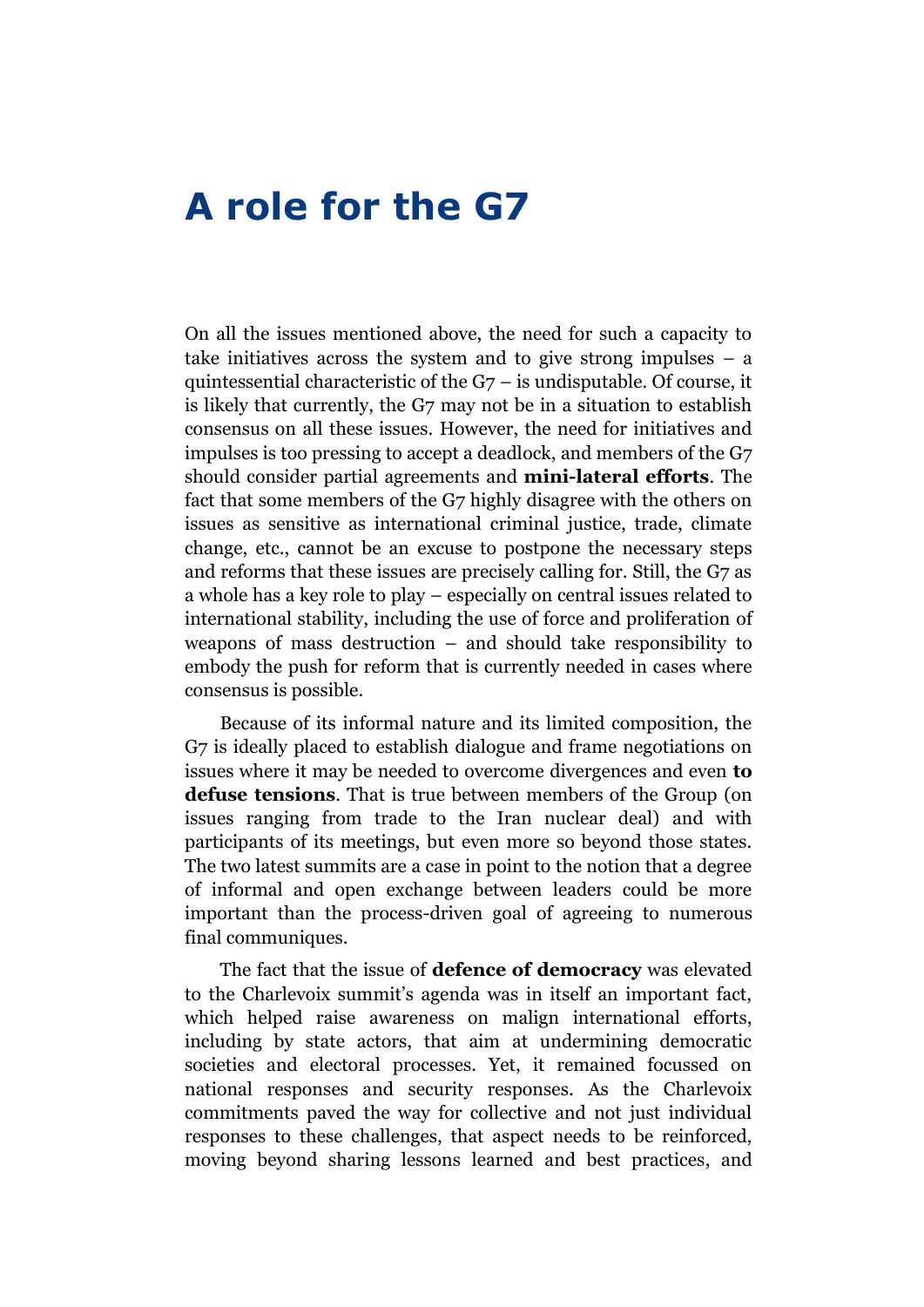adapting to new technologies as well as tactical shifts. <sup>11</sup> Responses must also cover the less technological side of things, <sup>12</sup> from the regulation of political parties' and political advertising funding to the protection of journalists, to tackle the crisis of trust in elites, media and experts that provided a fertile ground for such interference in the first place. Last, those efforts need to be expanded beyond the G7 members and address the domestic challenges to electoral and information integrity: support to nations engaged in difficult democratic processes would be an important signal, in Africa and elsewhere.

On **conflict resolution** and security issues, in addition to discussing the most pressing crises, the G7 should start to address more transversal issues. Afghanistan, Iraq, Syria, the Sahel all seem to point to how armed conflicts are more difficult to settle (or even to stabilise) than before, and how military successes in the fight against terrorism are insufficient to achieve local peace and international security. Countries involved in managing those crises and tackling those threats should engage in some deeper discussions on the effectiveness of their (and the broader international) stabilisation and peace-making efforts, including on the link between security, politics, development, and humanitarian assistance. More generally, as increasing strategic instability and uncertainty suggest, we are reaching a point where we should see that the international security regime cannot result in the mere addition of national security policies and decisions.

On the **economy**, the topics for discussion and coordination within the G7 – including before bringing these issues to other forums such as the G20, the IMF, the World Bank, the OCDE or the WTO – abound: tax cooperation, renewed efforts on preventing high indebtment for developing countries, trade, the implication of automation, the digital economy, incentives for the energy and ecological transition… But it may seem important to also instigate a broader discussion on the recent troubles and tensions over interdependence. <sup>13</sup> A direct result of the globalisation of the economy, the very interdependence that global governance seemed to seek is both leading to feelings of powerlessness and creating a

<sup>11.</sup> A. Polyakova, D. Fried, "Europe is starting to tackle disinformation. The U.S. is lagging", *The Washington Post*, 17 Mai 2019, [www.washingtonpost.com.](https://www.washingtonpost.com/gdpr-consent/?destination=%2fopinions%2f2019%2f06%2f17%2feurope-is-starting-tackle-disinformation-us-is-lagging%2f%3f&utm_term=.7c1d9c5c9617)

<sup>12.</sup> M. Lafont Rapnouil, T Varma, "Diplomacy dies in darkness: Europe and information manipulation", *ECFR Commentary*, 8 October 2018, [www.ecfr.eu.](https://www.ecfr.eu/article/commentary_diplomacy_dies_in_darkness_europe_and_information_manipulation)

<sup>13.</sup> M. Leonard (ed), *Connectivity Wars: Why migration, finance and trade are the geo-economic battlegrounds of the future*, ECFR, 20 January 2016, [www.ecfr.eu.](https://www.ecfr.eu/publications/summary/connectivity_wars_5064)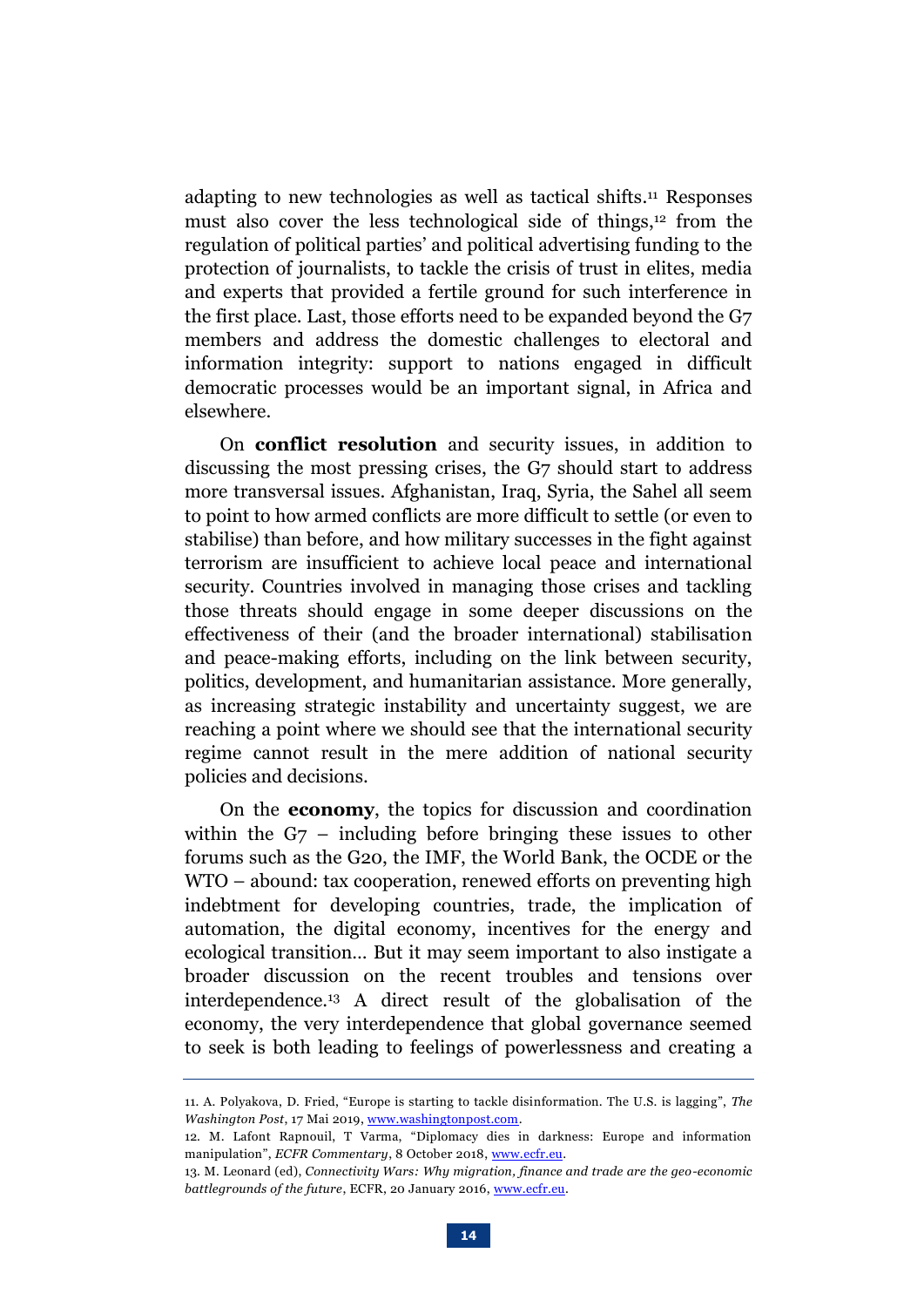battlefield in the context of great power competition. On top of the return of a more mercantilist approach to economic exchanges, interdependence is indeed increasingly being weaponised, sometimes in a highly visible fashion as in the case of sanctions overreach. <sup>14</sup> This trend too carries a direct risk of fragmentation of the global economy, in terms of payment channels, use of encrypted currencies, de-structuring value chains, norms and due diligence standards, etc. This trend, which goes well beyond economic and financial exchanges, as energy, migration, technology also allow for asymmetric interdependences to be weaponised, should be addressed by the G7.

**Climate and the environment** are one of the most difficult issues for the G7. This is likely to be one topic where the Group is not able to achieve consensus, and majority statements should be preferred over unanimity. If not the G7 as a whole, its members can reaffirm the importance of existing commitments, as well as the role of non-state actors (especially in the US since its government decided to withdraw from the Paris Agreement) and the importance of Africa to meet our collective goals, especially in the face of its sustained demographic growth, rapid urbanisation, and necessary development. But G7 members also need to insist on the need to go beyond the existing commitments, and to find ways to lead by showing the example and triggering a critical mass of initiatives that creates sufficient incentives to go through with the green transition.

Another major system-wide challenge for global governance has to do with how it has evolved in a piecemeal manner, and therefore suffers from imbalances and at time contradictions between its different regimes. <sup>15</sup> **Coordination** between trade, environment, an inclusive economy, security, human rights, and technological changes is an old concern, and most ideas to find comprehensive institutional solutions seem bound to fail, or at least to protract. However, greater dialogue between relevant organisations and regimes could be welcomed, and the G7 could play a role in this regard through inviting these institutions. In the context of current trade tensions, the idea of a levy depending on the respect for climate (or social) standards, seems quite difficult. Bottom-up

<sup>14.</sup> E. Geranmayeh, M. Lafont Rapnouil, "Meeting the challenge of secondary sanctions", *ECFR Policy Brief*, 25 June 2019[, www.ecfr.eu.](https://www.ecfr.eu/publications/summary/meeting_the_challenge_of_secondary_sanctions)

<sup>15.</sup> J. Pisani-Ferry, "Should we give up on global governance?", *Policy Contribution*, Bruegel, n° 17, October 2018[, www.bruegel.org.](https://bruegel.org/wp-content/uploads/2018/10/PC-17-2018.pdf)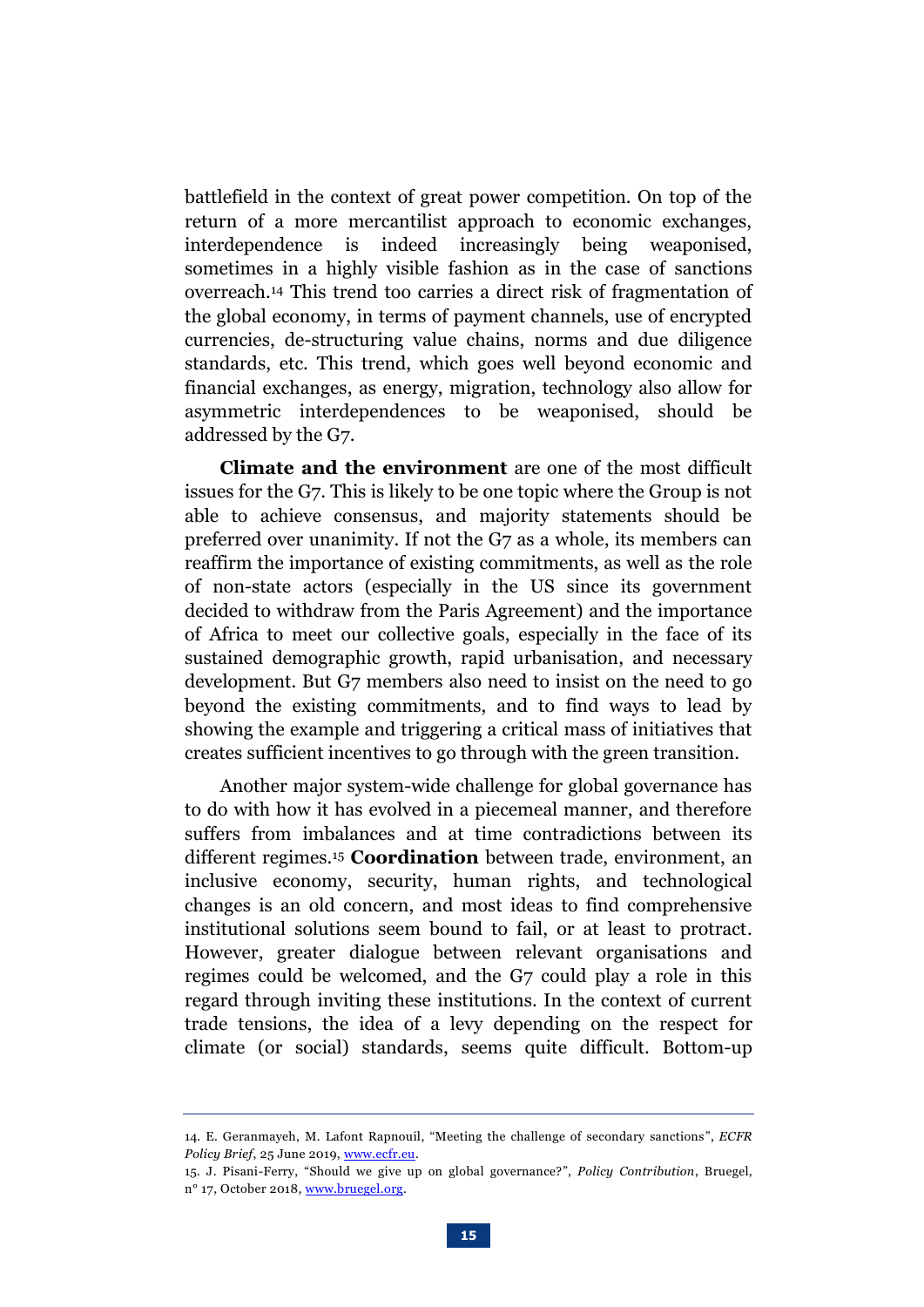approaches could therefore be encouraged too, especially under a G7 initiative, so as to push private actors to internalise standards.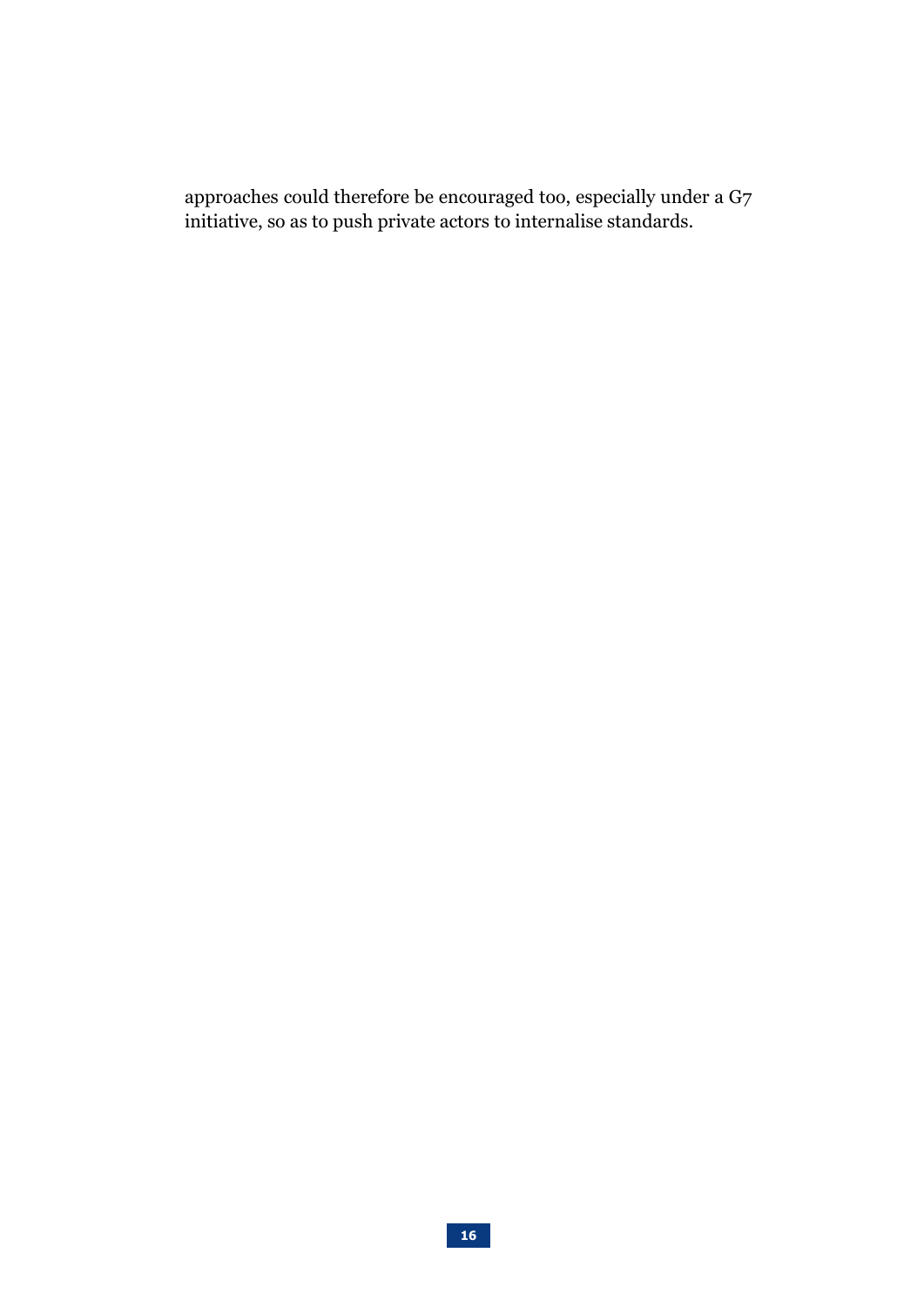# **Impulses for the broader global governance**

**Innovation across global governance** already exists. But it is often short-term, partial and ad hoc. As such, it fails to bring global governance reform up to the stakes. A number of ad hoc ideas could bring significant improvements to the current architecture and policies in place: an international tribunal for Daesh fighters, rules for the road to peace in the cyberspace (including state and non-state behaviours) <sup>16</sup>, coordination on regulations for data privacy, and modernised arms control are some of the obvious candidates for such innovation. The G7 is an ideal base to start and support such efforts. But deeper impulses are needed across the board.

The G7 is also a good place to inject **more long-term thinking** into global governance. In a world where immediate threats and short-term challenges are consuming most of the political space and energy, long-term challenges are too often taking a back seat.<sup>17</sup> Yet, on many fronts such as climate change, migration, or biodiversity, we have already reached a point where these longterm challenges need immediate action. Other issues – like automation and artificial intelligence, antibiotic resistance, urban development, deforestation, and outer space – need the same kind of advanced mobilisation. And crisis prevention, although often mentioned as an imperative for a more cost-efficient and stabilitydriven strategy on global health as on armed conflicts, to mention only these two areas, remains under-developed as a global effort.

**Institutional reforms** of the broader global governance architecture are often overlooked, as it seems like one of the least likely aspects of the reform agenda to come to fruition. Yet this impression is misplaced on two counts. First, institutional reforms are looked at mostly in terms of composition and voting powers, when institutional set-ups include many other aspects, from accountability and transparency to diversity of staff, to readiness and operations. Second, composition is certainly a difficult topic, but it is

<sup>16.</sup> "Crafting Peace in Cyberspace", *Paris Peace Forum*, 11 November 2018[, www.youtube.com.](https://www.youtube.com/watch?v=QuU_eeujhUg)

<sup>17.</sup> "Ideas for Modernizing the Rules-based International Order », *Chatham House Expert Perspectives*, May 2019, [www.chathamhouse.org](https://www.chathamhouse.org/research/publications/expert-perspectives).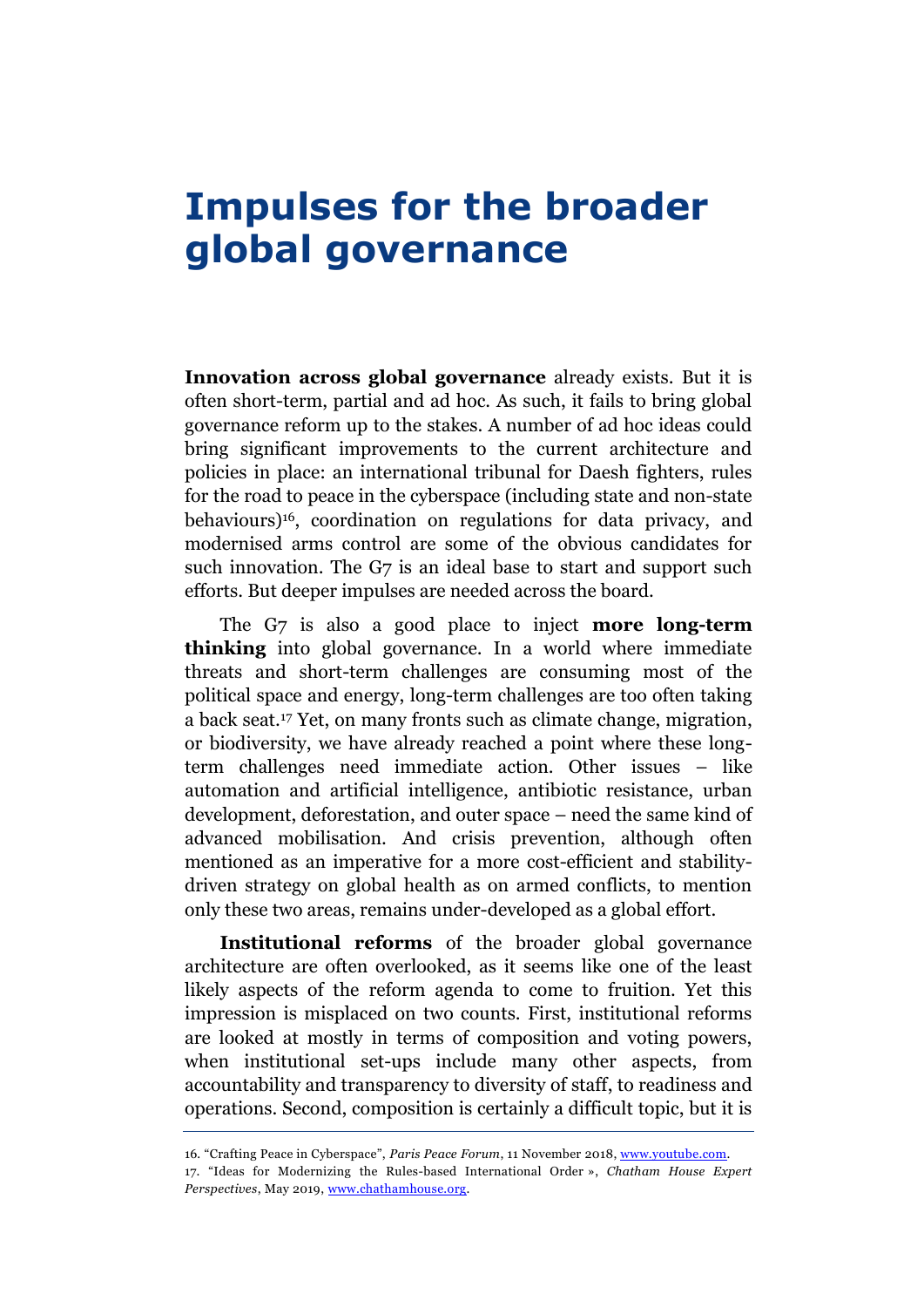also an essential one: deadlocks at this level are a key driver of the weakening of global governance's legitimacy and the development of parallel institutions and formats. In addition, the return of great powers competition must not drive our focus only on these countries, but also on other ones, who also need a seat at the table. The G7 is ideally placed to start this conversation, both between its core members and with the many interlocutors that it engages with, from emerging powers to African stakeholders.

Rules is another area where an impulse is needed. The notion of a **rules-based order** is at stake, and although it has become a mantra of the global governance discourse, it is rarely unpacked in policy terms. <sup>18</sup> Not only is there a need for rules that match upcoming challenges, for instance in the cyberspace, but there is also the necessity to strengthen and streamline the mechanisms that help enforce these rules. The International Criminal Court's difficulties also have to do with its costly but disputable track record so far – even only from the perspective of the good administration of justice and the fight against impunity. In addition, as the case of the WTO shows, the stalemate on global discussions and agreements often ends up accumulating so much tensions on the verification and dispute settlement mechanisms that the latter is at risk of becoming a source of additional disputes, rather than serving as a device to deal effectively with these tensions.

A deeper difficulty comes from the fact that agreeing on the facts, which is a key starting point for most collective and multilateral efforts, has become more and more difficult, not just because of the growing diversity of states and international actors, but also because of the weakening of most of the mechanisms and instruments that are precisely tasked with establishing the facts – on climate, nuclear activities, chemical attacks or human rights violations. It is not just cooperation, but also dialogue and diplomacy which are made more difficult by these mounting – and at times deliberate – challenges. Global governance would certainly be reinforced by an international dialogue to re-establish consensus on this **fact-finding and verification** endeavour as an essential stepping stone for cooperation.

One of the key aspects of a reformed global governance is that it will need to be **multi-stakeholder** to a much greater scale than it

<sup>18.</sup> S. Patrick, "World Order: What, Exactly, are the Rules?", *The Washington Quarterly*, Vol. 39, 29 April 2016.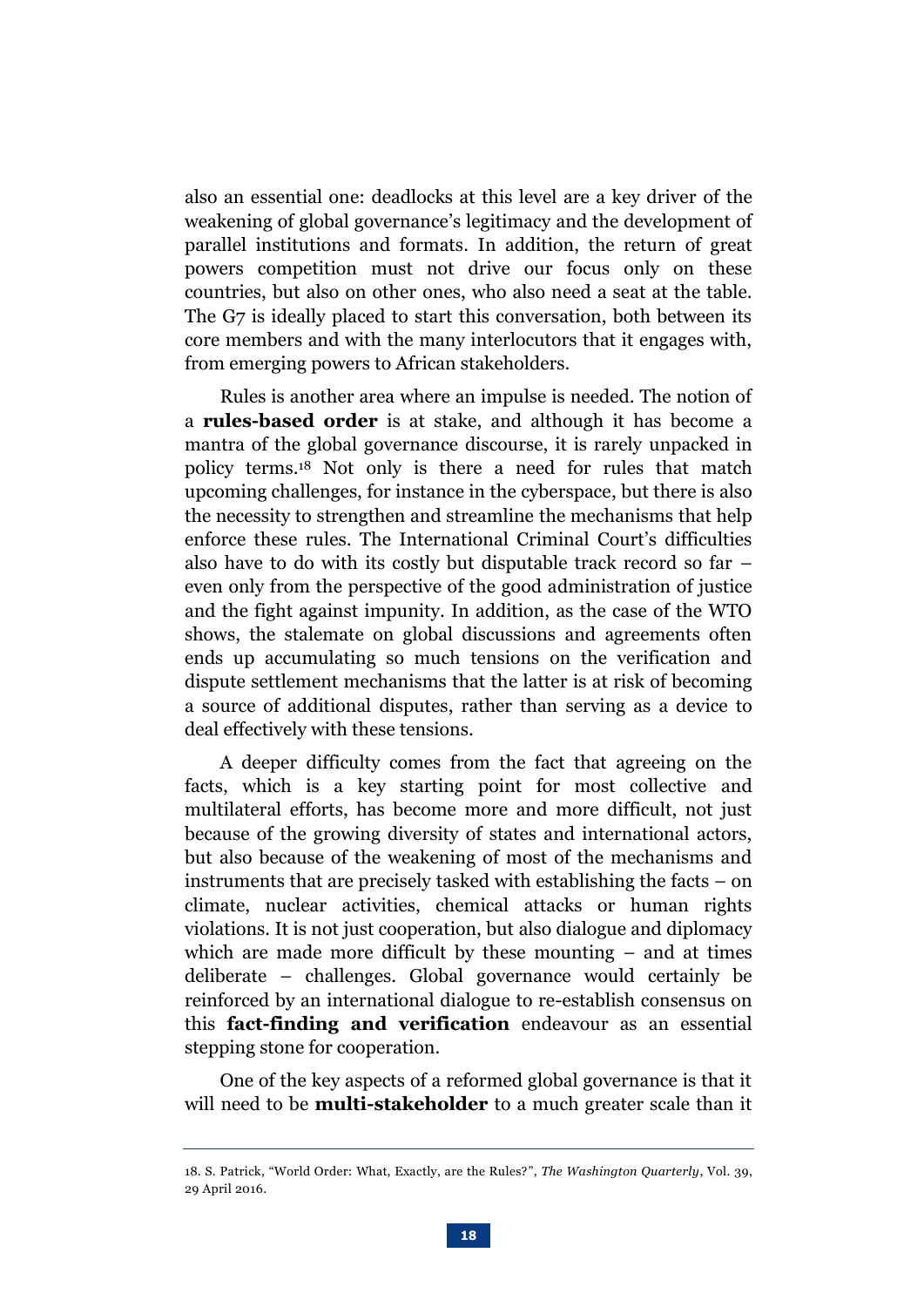already is. Non-state actors are already increasingly taken into account, including as participants to global governance. Their contribution is often instrumental, complementing or even at times compensating for the lack of commitment by major powers. In this respect, solution-oriented forums that can give space to both topdown and bottom-up approaches, like the Paris Peace Forum, <sup>19</sup> are important to figuring out where and how to strengthen this space. And efforts by authoritarian regimes (and a few democracies too) to limit or coerce non-governmental actors' access to global governance forums need to be addressed much more firmly than they are for the time being. Of course, it remains nonetheless important to avoid the privatisation of global governance, as the recent conversion on the public intervention and regulation of major digital platforms shows.<sup>20</sup>

The relation with the public may be one of the trickiest challenges.<sup>21</sup> As already mentioned, global governance needs to be more responsive to the public's vulnerabilities, taking into account their concerns and delivering to their needs. That is the case for substance, where key issues such as migration, poverty, equality, food security, terrorism, and trade are shaping the public's daily lives and have become major priorities for voters. That is also the case in terms of methods, given the perception existing among a quarter of the public that international institutions and norms deprive the people of control over their lives, or at least weaken this control. To the extent there is a demand for global governance, it does not amount to support for binding policies and formal institutions. The G7's outreach groups represent a progress in this direction, but they are insufficient to deal with the need for explanation and participation. The debate on sovereignty is a good illustration of this difficulty, when the notion that powers should be accountable to the commitments they undertake freely – rather than able to change their mind when they see fit – is more and more understood as opposed to sovereignty rather than as a consequence of it.<sup>22</sup> In this context, it needs both to be explained how a rules-based world order is a condition for the principle of the sovereign equality between

<sup>19</sup>[. https://parispeaceforum.org/](https://parispeaceforum.org/)

<sup>20.</sup> L. Riis Andersen, "The Paris Peace Forum—What's Not to Like?", *Global Observatory*, 16 November 2018[, www.theglobalobservatory.org.](https://theglobalobservatory.org/2018/11/paris-peace-forum-whats-not-to-like/)

<sup>21.</sup> M. Lafont Rapnouil, « La chute de l'ordre international libéral ? », *Esprit*, n° 435, June 2017. 22. M. Lafont Rapnouil, "A Europe for Citizens: France's Response", *IIEA*, 3 April 2019, [www.youtube.com.](https://www.youtube.com/watch?v=aDGt0qw3Zx0)